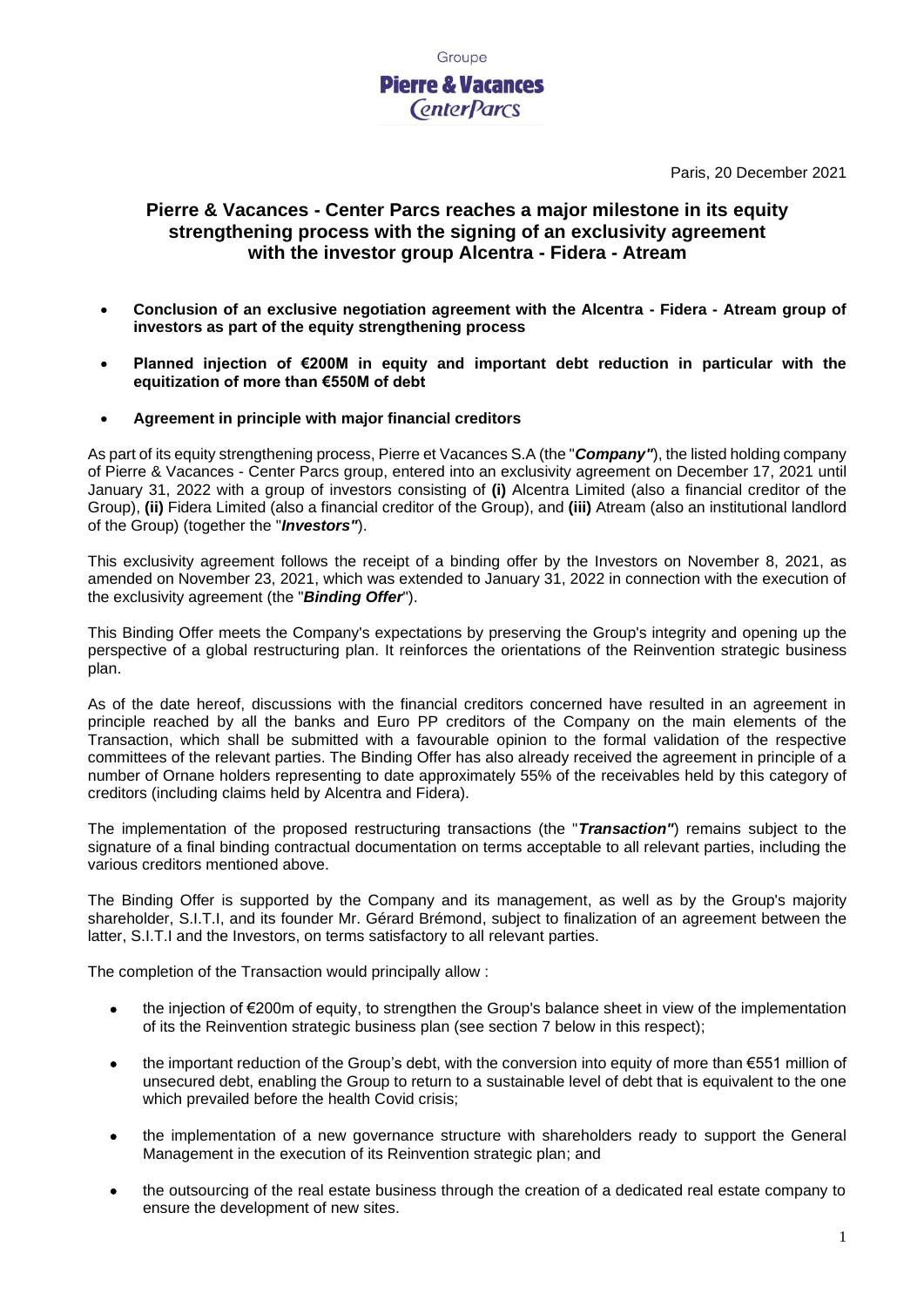Groupe **Pierre & Vacances CenterParcs** 

As a reminder, the Covid-19 pandemic and its restrictive measures have severely impacted the Group's activities since the beginning of the crisis in March 2020. In 18 months, the Group has thus recorded a loss of nearly €800 million in revenues, €380 million in current operating income, and consumed nearly €600 million in operating cash.

In this context, and in the absence of visibility on the end of the Covid crisis, the Group's priority was to preserve its cash flow. As part of an amicable conciliation procedure, opened from February 2 to November 24, 2021 (for the Company) and December 2, 2021 (for the other Group companies concerned), the Group was able to obtain from its various financial creditors a new bridge financing in debt for a principal amount of around 300 million euros and to reach an agreement on the treatment of rents with almost all of its institutional landlords and with approximately 80% of its individual landlords. As an extension of the conciliation, the Company requested the opening of a *mandat ad hoc* procedure, which was opened by order of the President of the Commercial Court on December 14, 2021 for a period of 4 months.

The completion of the Transaction would thus constitute the successful conclusion of the efforts made by the Group since the beginning of this Covid crisis to ensure its sustainability and its development.

### **Key elements of the Transaction**

### **1. Transactions on the Company's share capital**

Following the agreement in principle reached with the relevant parties, the envisaged transactions on the Company's share capital would be as follows:

- **(i)** after reduction of the nominal value of the shares from €10 to €0.01 by way of a capital reduction, **a free allocation of warrants to subscribe for shares** in the Company (the **"***Shareholder Warrants"*) **to all shareholders** (including S.I.T.I but excluding treasury shares) at an **exercise price of €2.75 per new share and with a validity period of 5 years**. The exercise of all the Shareholder Warrants would enable their holders to hold approximately 7.5% of the fully diluted share capital of the Company at the end of the Transaction (before taking into account the dilution linked to the allocation and conversion of the preference shares detailed below for the benefit of the *directeur général* of the Group and top management);
- **(ii)** a **capital increase with preferential subscription rights ("***DPS***") for a total gross amount of €50,085,656, at a price of € 0.75 per new share** (i.e. a total issue of 66,780,875 new shares envisaged to date)**,** to be subscribed and paid up in cash, **fully guaranteed by Alcentra and Fidera**. In the context of the capital increase with preferential subscription rights, 1 preferential subscription right would be allocated per existing share and 4 preferential subscription rights would allow the subscription of 27 new shares at a price of €0.75 per new share;
- **(iii)** a **capital increase with cancellation of the preferential subscription right for a total gross amount of € 149,914,344 at a price of € 0.75 per new share** (i.e. a total planned issue of 199,885,792 new shares) **reserved for** *(a)* **Alcentra** and **Fidera** for €44,957,172 each (i.e. at least 59,942,896 new shares each), *(b)* **Atream** for €30,000,000 (i.e. 40,000.000 new shares), *(c)* **to the Ornane holders** who wish to participate in this reserved capital increase (in proportion to their holding of Ornane), up to a maximum of €12,750,000 (i.e. 17,000,000 new shares), and *(d)* **to the holders of non-elevated Euro PP Bonds**  who wish to participate in this reserved capital increase (in proportion to their holding of Euro PP Bonds), up to €17,250,000 maximum (i.e. 23,000,000 new shares maximum). This allocation may be adjusted in the event that a new investor approved by the Investors and by the Group wishes to participate in the Transaction, in which case, a portion of up to €10,000,000 may be reserved for such investor, the total amount of the reserved capital increase remaining unchanged in this event. The proceeds of the capital increase with preferential subscription rights and of the reserved capital increase would be used to repay part of the €300 million bridge financing granted during 2021;
- **(iv) a conversion of debt into equity in an amount of approximately €551,495,311** (which should be increased by the interest accrued at the date of conversion), via **an issuance of shares with warrants to subscribe for shares** (the "*Creditors' Warrants"* and, together with the shares issued to the creditors, the "*ABSA"*) **reserved for the creditors, and paid up by offsetting the amount of their claims at a price of €4 per new share** (i.e. a total issue envisaged to date of approximately 137,873,828 new shares). **The Creditors' Warrants would have an exercise price of €2.25 per new share and a**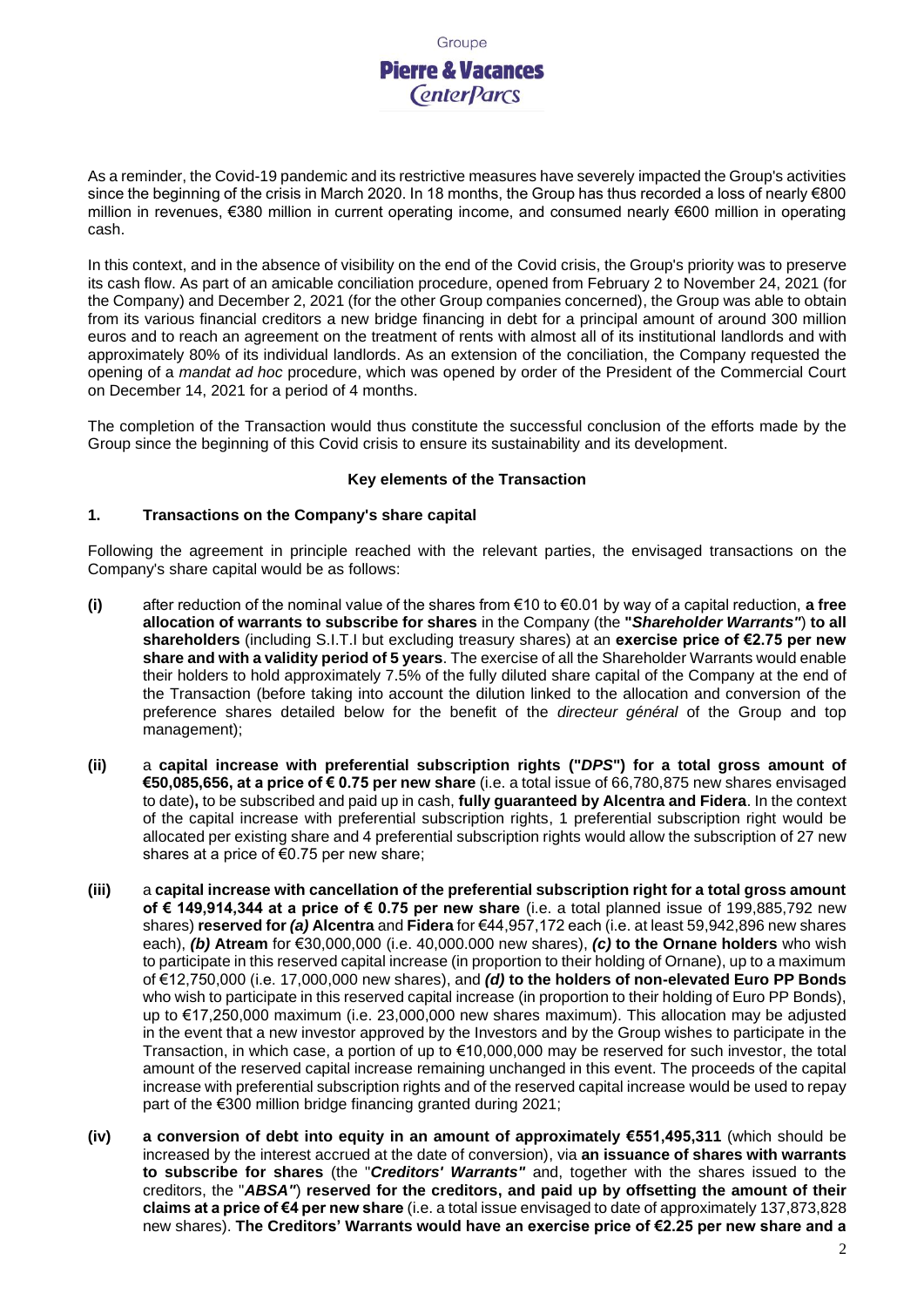**validity period of 5 years**. An offer to monetize the claims held by the interested creditors could be made by certain Investors, according to terms and conditions to be defined with the creditors concerned, depending in particular on the total amount whose monetization would be requested, the claims thus acquired by the Investors being converted within the framework of the reserved capital increase, according to the same terms and conditions as the other creditors. The exercise of all of the Creditors' Warrants would enable their holders to hold approximately 7.5% of the Group's fully diluted share capital at the end of the Transaction (before taking into account the dilution linked to the allocation and conversion of the preference shares detailed below for the benefit of the *directeur général* of the Group and top management);

- **(v)** a **liquidity offer proposed by Alcentra and Fidera under which the latter would undertake to acquire, from all shareholders who so wish, the outstanding preferential subscription rights in respect of the capital increase with preferential subscription rights, for an economic value determined on the day prior to obtaining the approval of** the Autorité des marchés financiers ("*AMF*") on the prospectus relating to the Transaction. It is specified that the unit price of the DPS offered in the context of this liquidity offer may not exceed in any case **€0.22 per DPS**, corresponding to the economic value of the DPS calculated on the basis of a closing price of €9.16 per share on 5 November 2021. Subject to the agreement between S. I. T. I, and Alcentra and Fidera on the one hand, and S.I.T.I's creditors on the other hand, it is envisaged that S. I. T. I will transfer to Alcentra and Fidera (and to them only), in the context of this liquidity offer, all the unexercised preferential subscription rights that it would hold in respect of the capital increase with preferential subscription rights;
- **(vi)** a **free allocation of warrants to subscribe for shares** in the Company (the **"***Guarantor Warrants"*) **to Alcentra and Fidera at an exercise price of €0.01 per new share**, in consideration for their undertaking to backstop the capital increase with preferential subscription rights and their liquidity undertaking regarding the preferential subscription rights provided for above. The exercise of all of the Guarantor Warrants would enable their holders to obtain a total of approximately 7% of the Group's fully diluted share capital at the end of the Transaction (before taking into account the dilution linked to the allocation and conversion of the preference shares detailed below for the benefit of the *directeur général* of the Group and top management);
- **(vii)** a fee for structuring and coordinating the Transaction for a total amount of €3 million, payable by the Company and divided equally among the Investors;
- **(viii)** a consent fee for the benefit of the Ornane holders and the holders of non-elevated Euro PP bonds who would accept the Transaction and the bank creditors accepting the Transaction who did not participate in the 2021 bridge financing, for an amount of 1% of the relevant debt; and
- **(ix)** an early cash repayment of 2% of the debt of the bondholders (i.e. the Ornane and non-elevated Euro PP bonds holders) and bank creditors who did not participate in the 2021 bridge financing.

In connection with the Transaction, the Investors would not act in concert.

As the Binding Offer stands, and depending on the subscription rate of the existing shareholders to the capital increase with preferential subscription right, the Investors, acting in this capacity (excluding the holding of the share capital in respect of their existing or acquired claims under their monetization offer and to be converted in the context of the reserved capital increase) would hold between approximately 42,6% and 56.8% <sup>1</sup>of the share capital, after **(i)** the completion of the capital increases *(a)* with preferential subscription rights and *(b)* reserved for the Investors, **(ii)** the issuance of the ABSA, **(iii)** the exercise of the Guarantor BSA and **(iv)** the allocation and conversion of the first two tranches of free shares to the benefit of Mr. Gérard Brémond (but prior to the exercise of the Shareholder Warrants and the Creditors' Warrants, and before taking into account the dilution related to the allocation and conversion of the preference shares to the benefit of the *directeur général* and the top management of the Group and the third tranche of preference shares to the benefit of Mr. Gérard Brémond).

On this same basis, and depending on their subscription rate to the capital increase with preferential subscription rights, the existing shareholders would hold between approximately 2.1% and 16.4% of the share capital at the end of the Transaction.

<sup>&</sup>lt;sup>1</sup> Based on a subscription by the Investors of approximately 160,000,000 new shares to the reserved capital increase (i.e. approximately €120 million) out of a total amount of €149,914,344.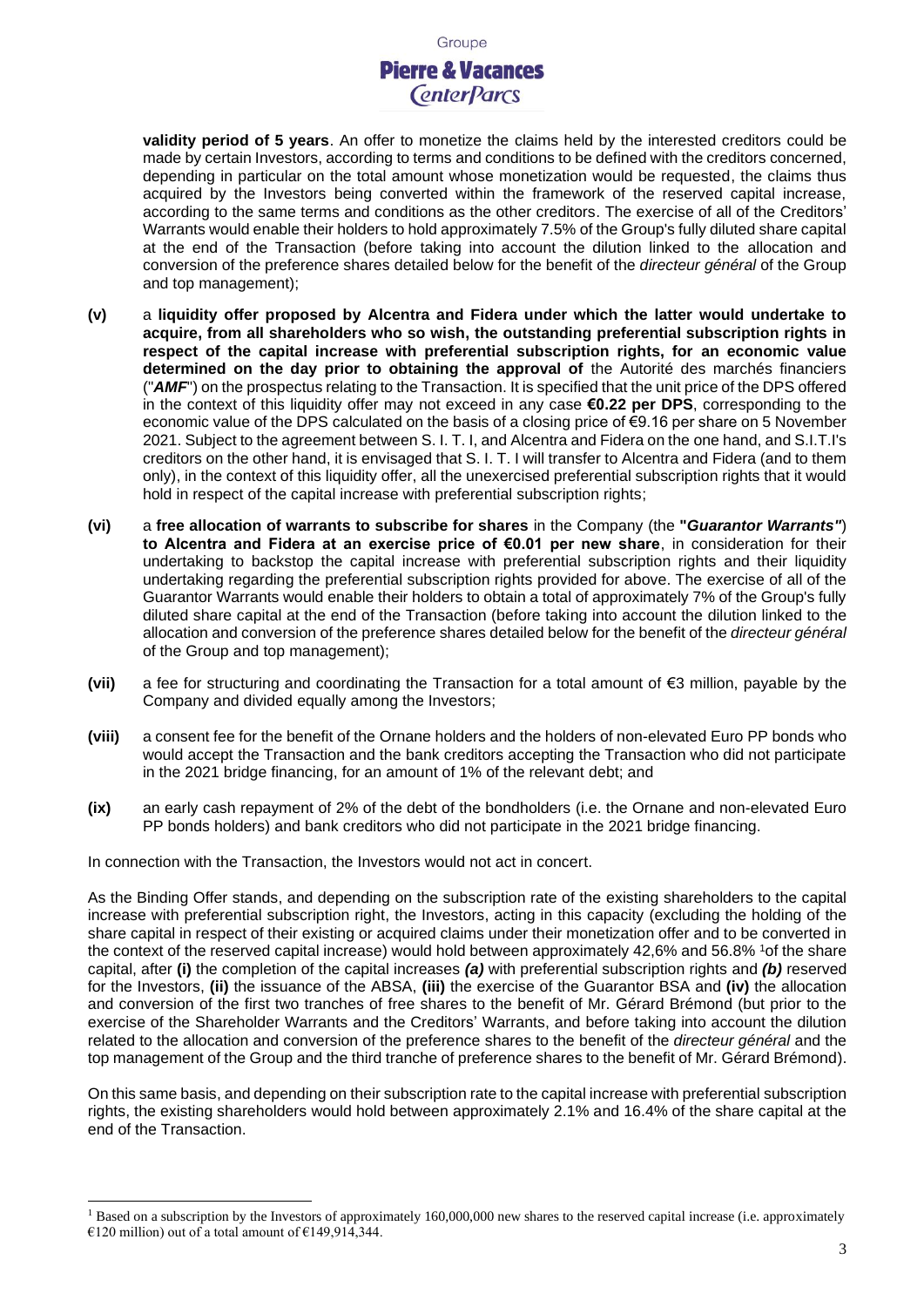

The dilution percentages will be more fully detailed at a later date in the context of the implementation of the Transaction and are subject to change depending on any adjustments to the terms of the Transaction.

In this respect, the Investors will have the possibility to request, within the framework of a good faith discussion, adjustments to the terms of the Binding Offer (including modifications to the subscription price of the aforementioned capital transactions that they consider appropriate), in the event that, in the Investors' reasonable opinion, the Group's activities or liquidity situation would be affected by a significantly unfavourable event or the Group's *pro forma* liquidity situation would be below their assumption of a minimum liquidity level.

#### **2. New funding reinstated**

The Binding Offer, as adjusted for the elements agreed in principle with the main financial creditors of the Company, also provides for the implementation of the following new rescheduled financing:

- **(i) the partial reinstatement of the bridge financing obtained in 2021 by the setting up of a senior term loan of 174 million euros** at the date of completion of the Transaction to the benefit of the Dutch subsidiary Center Parcs Europe N.V., as borrower. The senior term loan will have a maturity of 5 years and will bear interest at the same rate as the bridge financing, i.e. 3.75% per annum;
- **(ii) the continuation of the existing debt that was elevated** upon implementation of the new bridge financing in 2021 for an amount in principal of **103.5 million,** which would be converted into a 5-year term loan bearing interest at the same rate as the existing senior debt; and
- **(iii) an additional elevation for €50 million of additional principal amount of unsecured debt** from the existing revolving credit facility and the existing consolidated facility.

These financing facilities would be secured until their full repayment, *(a)* in first rank for the term loan and *(b)* in second rank for the existing and additional elevated debt, by the establishment of a *fiducie-sûreté* similar to the one set up for the 2021 bridge financing, covering all the shares of Center Parcs Holding, a subsidiary of the Company and holding company of the Center Parcs division, and by granting pledges on the share of Center Parcs Holding that has not been transferred in the *fiducie-sûreté*, and on the shares of the sub-subsidiaries Center Parcs Europe NV, Center Parcs NL Holding BV, Center Parcs Germany Holding, Center Parcs Holding Belgique and other subsidiaries of Center Parcs Europe NV, as well as pledges on the *Center Parcs* trademarks.

As the Binding Offer stands, the remaining amount of the financial debt of the Company, i.e. around €551 million would be converted into capital in the context of the issue of the ABSA to the benefit of the creditors under the reserved capital increase, in accordance with the terms and conditions specified above, which would result, subject to the evolution of the activity, notably linked to the Covid crisis, in the **Group's net financial debt pro forma of the Transaction being reduced to approximately 132 million euros as at 30 June 2022**.

# **3. Preference shares**

The Binding Offer provides for the implementation of a free allocation of preference shares convertible into ordinary shares, subject to the achievement of performance conditions for the benefit of the General Manager (*directeur général*) and the top management of the Group (excluding the Group's founder). In the event of the achievement of all the performance conditions, and subject, in certain cases, to customary vesting conditions, the free preference shares could be converted into a number of ordinary shares of the Company representing up to 3.94% of the fully diluted share capital of the Company (after any dilution pursuant to the Transaction).

Upon completion of the Transaction, the founder of the Group, Mr. Gérard Brémond would enter into an employment contract with one of the Group's entities, in addition to taking up a position in a new real estate company, as described in section 5 below. In this capacity, Mr. Brémond would be responsible for assisting the Group in its transition and would therefore benefit from a separate plan for the free allocation of preference shares convertible into ordinary shares in three tranches, subject to performance conditions for the last two tranches. If all applicable performance conditions are met, the free preference shares could be converted into a number of shares of the Company representing up to 3.7% of the fully diluted share capital of the Company (at the end of the Transaction but before taking into account the dilution related to the allocation and conversion of the preference shares to the benefit of *directeur général* and of the top management of the Group as described in the previous paragraph), subject to finalization of an agreement between Mr. Gérard Brémond, S.I.T.I and the Investors on terms satisfactory terms for all relevant parties.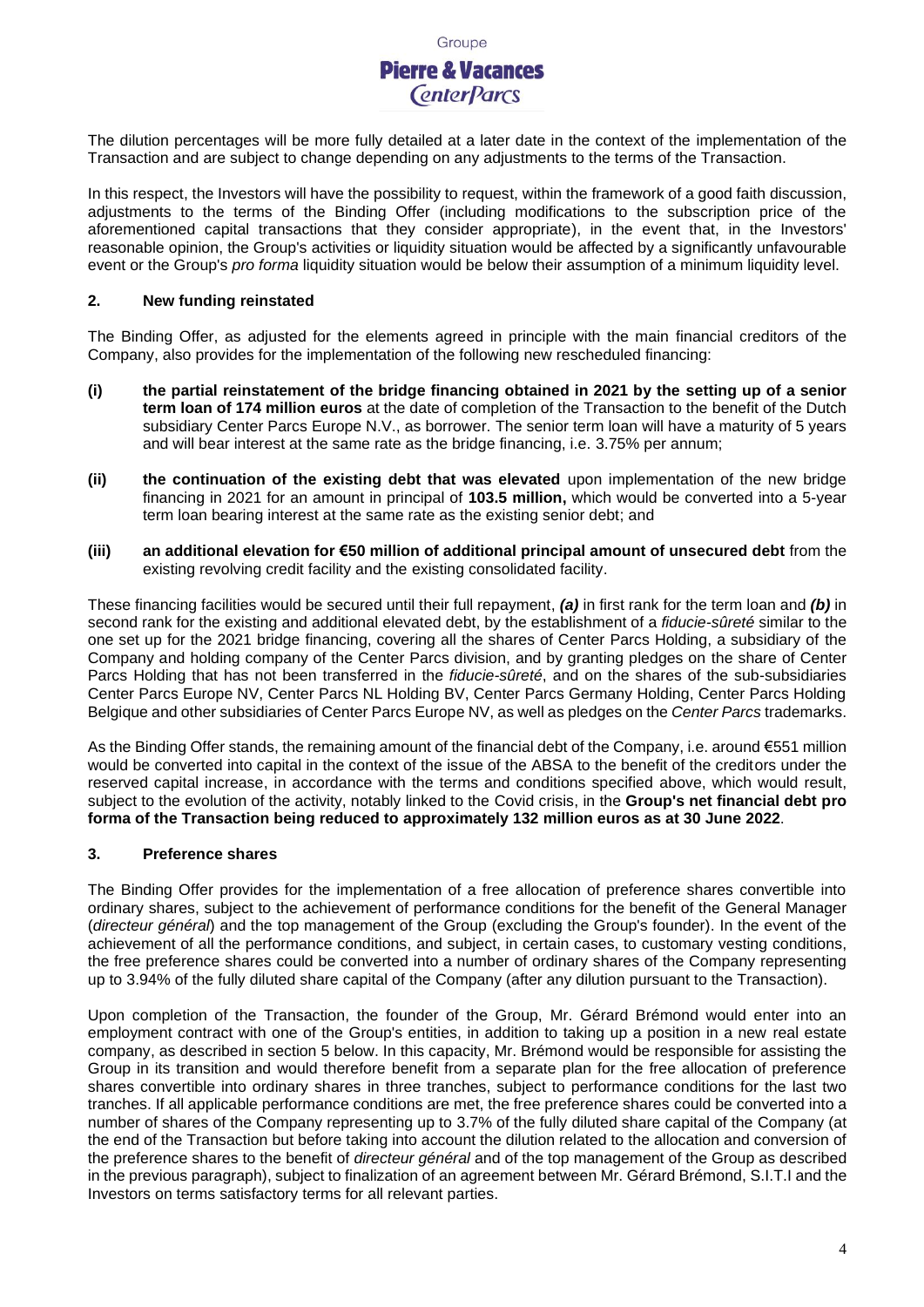

The terms and conditions of the various free shares plans for the benefit of the *directeur général* and top management of the Group and Mr. Gerard Brémond and the performance conditions, if any, associated with them, would be further detailed at the dedicated shareholders' meeting that would be called to vote on the transactions on the share capital of the Company contemplated in the context of the Transaction.

#### **4. Governance**

Following the Transaction, it is envisaged that the Company's board of directors will be composed of 8 to 9 members (excluding members representing employees), including **(i)** the Chairman of the board of directors, **(ii)** Franck Gervais, the Company's *directeur général*, **(iii)** 1 member for Alcentra **(iv)** 1 member for Fidera, **(v)** 1 member for Atream (who, in view of his sectoral expertise, will have the particular objective of supervising the implementation of the Group's industrial project), and **(vi)** 3 to 4 other members to be appointed by the general meeting of shareholders.

Certain standard strategic decisions would be included in the rules of procedure of the Board of Directors and would require prior authorisation of the Board of Directors by an enhanced majority of 3/4 of the members of the Board of Directors. Other decisions would be taken by a simple majority of the members present or represented.

Following the completion of the Transaction, four committees would be created or maintained (Audit Committee, Appointments and Remuneration Committee, Finance Committee and Strategic Committee). The Group would also continue to refer to the recommendations of the AFEP MEDEF Code in its corporate governance practices.

#### **5. New real estate company**

As part of the Transaction, a framework agreement would be entered into relating to the development of the Group's new sites by a real estate company dedicated to the Group, to be formed by Atream with other institutional partners, the main purpose of which will be to acquire and lease to the Group residences in the form of a sale before completion (*VEFA*) or a lease before completion (*BEFA*), as the case may be.

The provision of certain services to the above-mentioned real estate company would be entrusted to a company to be formed in which Mr. Gérard Brémond (or a company controlled by him) would hold 70% of the share capital. Atream and the Group would each hold 15% of the share capital of this company.

This new company would have an asset management role on behalf of the real estate company and its purpose would be to select and propose to the real estate company the acquisition of tourism assets to be leased by the Group by sourcing, arranging and monitoring the project owners from design to delivery, and then managing and, where applicable, selling the assets on behalf of the real estate company. The relationship between the Group and the new company will be governed by contracts with the Group, which would be entered into under market conditions, on terms acceptable to each of the relevant parties and to the Group, determined on a transaction-by-transaction basis.

#### **6. Conditions precedent**

The Binding Offer is subject to the following conditions precedent:

- **(i)** agreement between the Investors, the Company, its financial creditors by the contractually required majority, and S.I.T.I on the final terms of the Transaction and conclusion of definitive contractual documentation acceptable to all relevant parties;
- **(ii)** agreement between the Investors, S.I.T.I. and S.I.T.I's own financial creditors on the terms of the restructuring of S.I.T.I and the conclusion of definitive contractual documentation acceptable to all relevant parties;
- **(iii)** obtaining *(a)* a decision from the AMF to waive or not to file a mandatory public offer in connection with the Transaction, which decision shall be free of any appeal, and *(b)* a decision from the AMF approving the Company's prospectus, including in particular the note relating to the capital transactions contemplated in connection with the Transaction;
- **(iv)** obtaining a report from an independent expert judging the proposed price to be fair in the context of the capital increases planned under the Transaction. In this respect, the board of directors of the Company has already decided to appoint Finexsi, represented by Mr. Olivier Peronnet, upon the proposal of an ad hoc committee of four members, the majority of whom are independent, to prepare a fairness opinion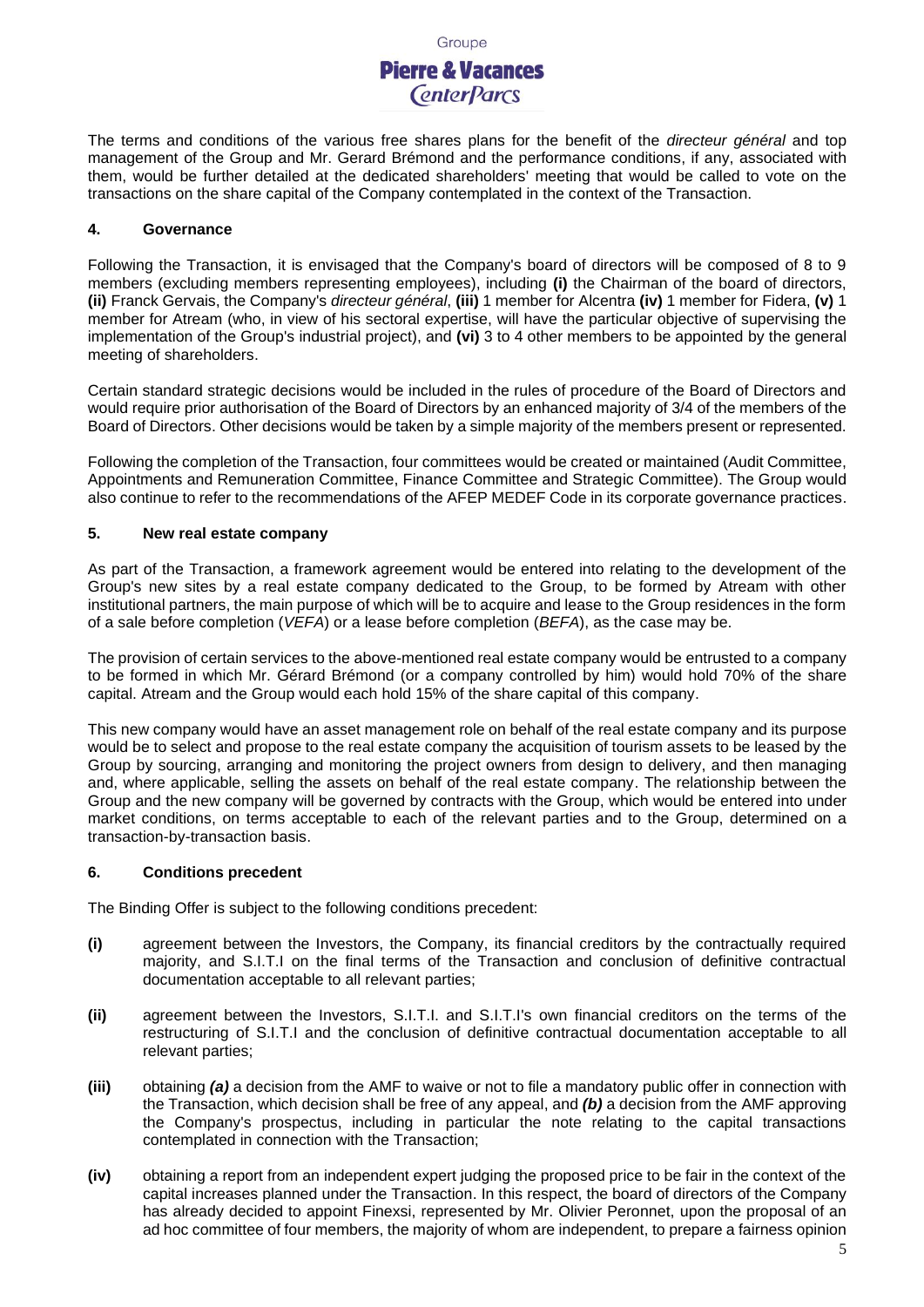# **Pierre & Vacances CenterParcs**

in the context of the capital increases planned in connection with the Transaction, in accordance with the provisions of the AMF's general regulations; and

**(v)** obtaining, if necessary, the required authorizations under the applicable merger control regulations.

It is specified that the acceptance of the Binding Offer by the Group and the conclusion of the definitive and binding contractual documentation can only occur after the information-consultation procedures with the competent employee representative bodies within the Group will have been finalised.

The various transactions involving the Company's share capital will then be submitted to the vote of the Company's shareholders at **a dedicated general meeting to be held after the** Group's annual general meeting scheduled for 10 February 2022.

# **7. Other terms of the Binding Offer**

In their Binding Offer, the Investors confirmed that they shared the strategy set out in the Reinvention business plan presented by the Group's management, specifying that an additional period of up to 12 to 24 months in the achievement of the envisaged financial objectives (€1.838m in turnover and €275m in EBITDA initially planned for 2025) could not be ruled out in view of the current health context. Prior to the implementation of the Transaction, an update of the financial targets agreed between the Group and the Investors will be communicated.

\*

Subject to the finalisation of discussions and the completion of certain conditions precedent applicable prior to or concurrently with the signing of the contractual documentation, the objective is to reach a definitive contractual agreement on the terms of the Transaction by the end of January 2022. In this case, the final completion of the Transaction would then take place several months after the signature of the final agreement, depending on legal and regulatory constraints. The timetable of the main steps envisaged for the implementation of the Transaction following the signature of a binding agreement will be communicated at a later date.

**For more information: Investor Relations and Strategic Operations <b>Press Relations Press Relations** Emeline Lauté **Valérie Lauthier** +33 (0) 1 58 21 54 76 +33 (0) 6 07 36 65 10<br>
info.fin@groupepvcp.com + +33 (0) 6 07 36 65 10

[valerie.lauthier@groupepvcp.com](mailto:valerie.lauthier@groupepvcp.com)